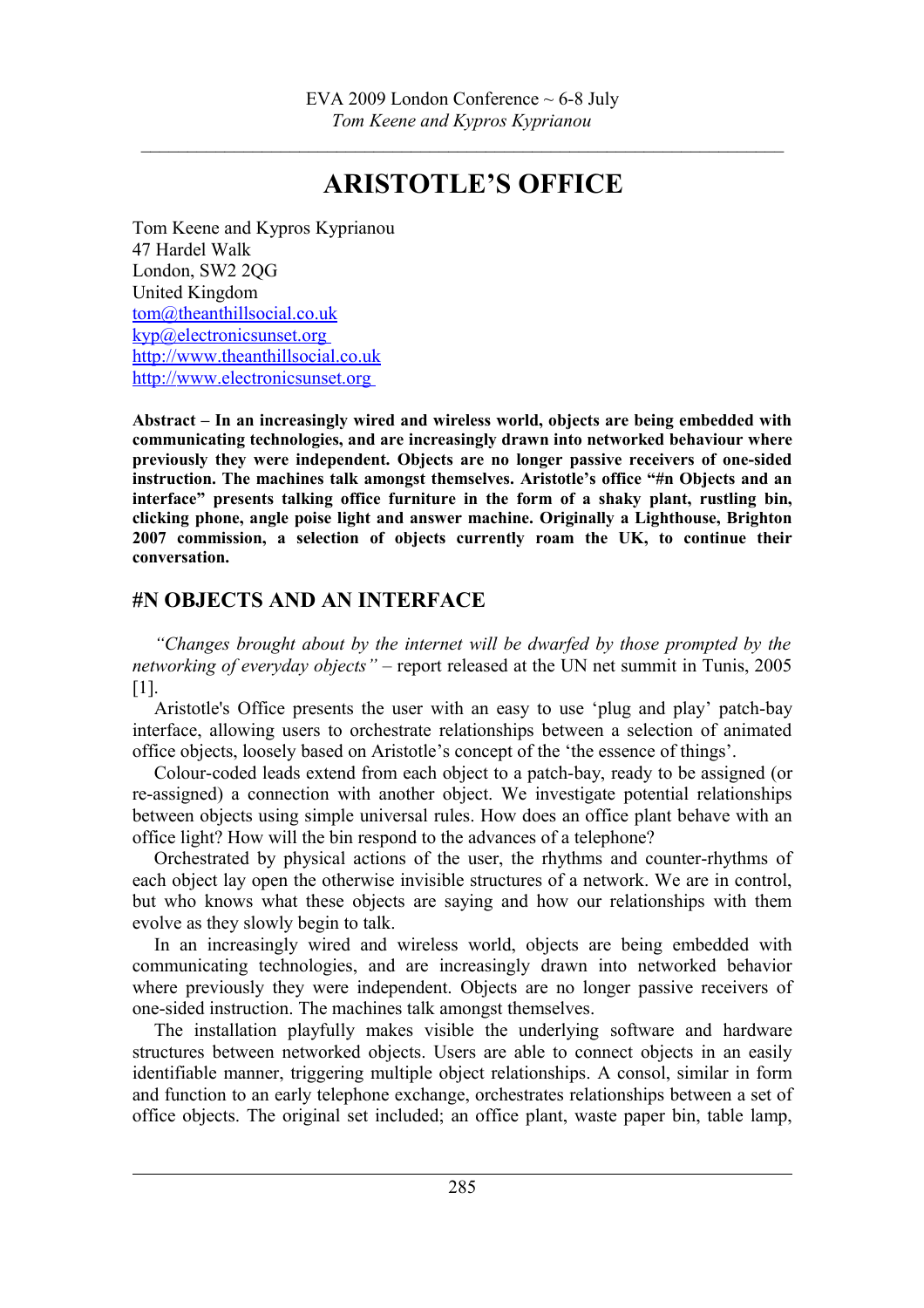$\mathcal{L}_\text{max} = \frac{1}{2} \sum_{i=1}^n \mathcal{L}_\text{max}(\mathbf{z}_i - \mathbf{z}_i)$ 

telephone, answer machine, water cooler, green filing cabinet and grey filing cabinet. With all leads connected, the user may be confronted with something a-rhythmical, or soothing and slow if a harmonious relationship has been discovered between likeminded objects. After a period of time the objects become bored with one another, slowly reducing their movements, until a new relationship is formed via the console.

Utilizing a **POLAN** (Physical Object Local Area Network), the user can connect multiple **NODES** (office objects) to create unexpected object action relationships. The physical patching of these objects enables embedded microcontrollers to begin 2-way communication via the elderly sounding **OAP** (Object Action Protocol). Each **NODE** has a unique identity and set of behaviors, programmed to react to other **NODES** (objects). In this way, software structures and attributes are physically manifest via mechanical movement, sound or visual elements.

Simple mechanical actions such as shaking, rotating, clicking and switching on and off, are the audio visual means of communication for the objects. Why does the light fade in response to a vigorous shake by the plant? Unexpected consequences occur, as objects negotiate behaviour between themselves, creating accidental narratives through the inter-relationship of mechanical movement, sound and the visual.

*Clearly this will eventually lead somewhere more interesting than the Ray Bradbury* inspired MIT House of the Future where your fridge starts giving you diet tips [2].